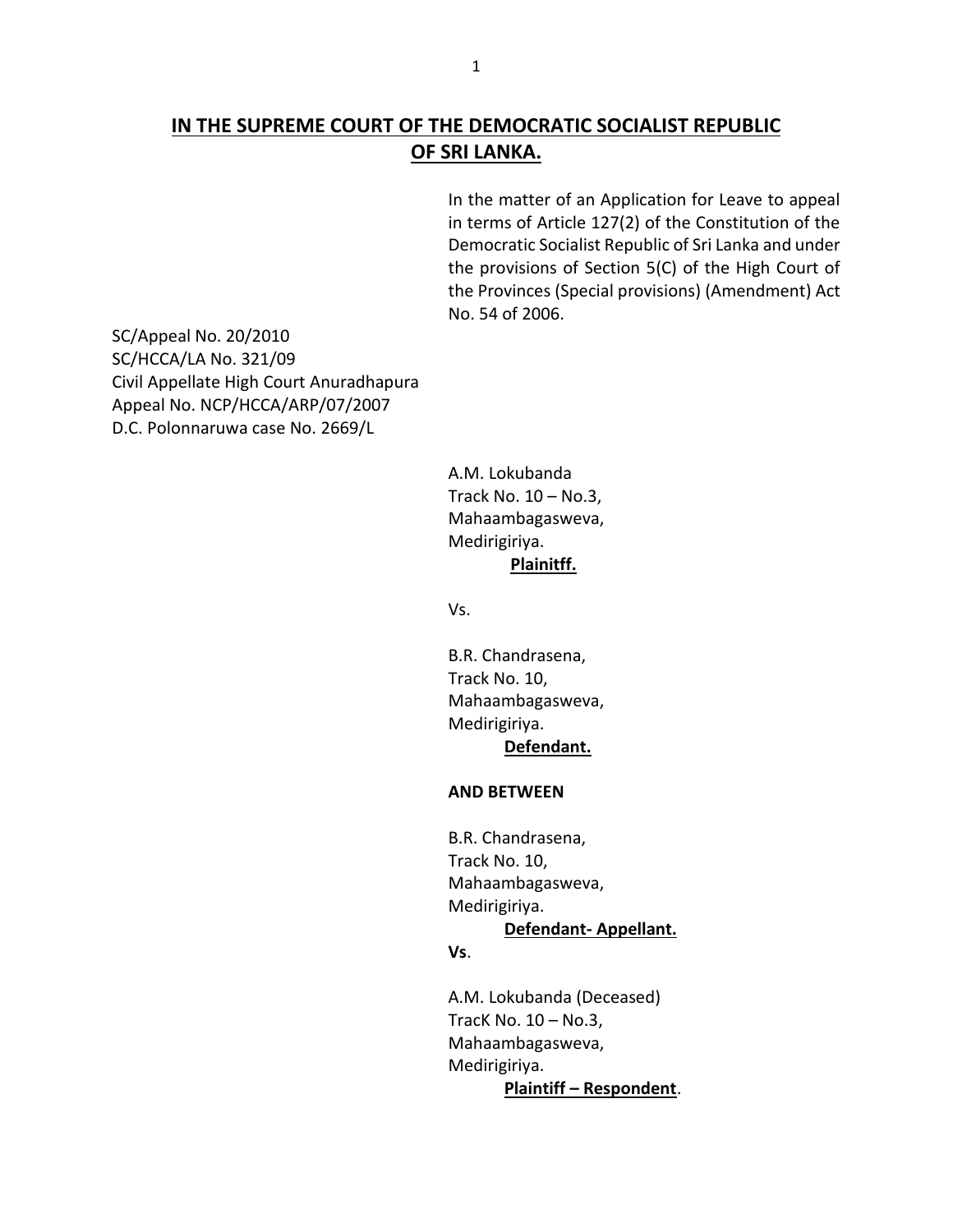Maradedde Gedara Ratnayake Mudiyanselage Bandara Menike, Kirimetiya, Galamuna, Pollonnaruwa. **Substituted Plaintiff – Respondent**.

#### **AND NOW BETWEEN.**

B.R. Chandrasena, Track No. 10, Mahaambagasweva, Medirigiriya. **Defendant-Appellant-Appellant.**

#### **Vs**.

A.M. Lokubanda (Deceased) Marabedde Gedara Ratnayake Mudiyanselage Bandara Menike. Kirimetiya, Galamuna, Polonnaruwa.  **Substituted Plaintiff-Respondent-** 

### **Respondent.**

| <b>Before</b> | $\ddot{\phantom{a}}$ | Jayantha Jayasuriya, PC, CJ<br>P. Padman Surasena, J<br>E.A.G.R. Amarasekara, J                                                                                       |
|---------------|----------------------|-----------------------------------------------------------------------------------------------------------------------------------------------------------------------|
| Counsel       | ÷                    | Mr. S.N. Vijithsingh with Anuradha Weerakkody for the Defendant -<br>Appellant - Appellant.<br>Thushani Machado for the Substituted Plaintiff-Respondent- Respondent. |
| Argued On     | $\ddot{\phantom{a}}$ | 02.08.2019.                                                                                                                                                           |
| Decided On    |                      | 18.12.2020.                                                                                                                                                           |

## **E.A.G.R. Amarasekara J.**

This is an Appeal made by the Defendant Appellant - Appellant (hereinafter referred to as the Defendant) against the Judgment made by the Learned High Court Judges of the Civil Appellate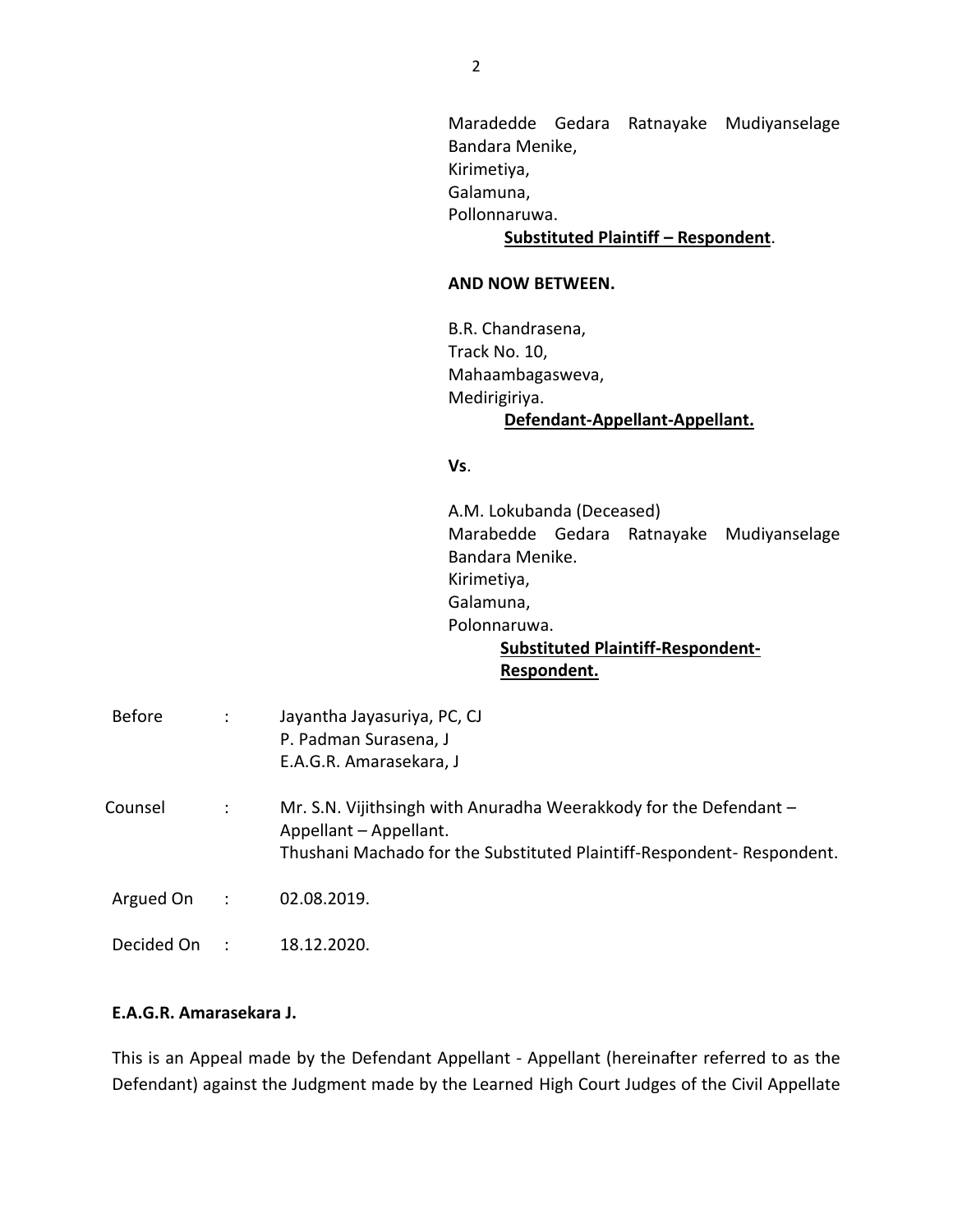High Court, Anuradhapura in case No. NCP/HCCA/ARP/07/2007. By that Judgment learned High Court Judges dismissed the appeal made against the Judgment of the Learned District Judge of Polonnaruwa in case No. 2669/L. This Court originally granted leave to appeal on the following questions of law.

- 1. Did the Civil Appellate High Court err in holding that an action for *rei vindicatio* can be maintained in the circumstances of this case if, as alleged by the Petitioner, the permit marked as P1 is a nullity?
- 2. Did the Civil Appellate High Court fail to consider the vital evidence given by the former Government agent based on the document tendered at the trial marked X and annexures thereto marked 1 to 9?

However, when the matter was taken up for argument, following question of law was also raised.

3. Has the Civil Appellate High court erred in law by placing reliance on the document marked P1 which was issued after the institution of the action in the District Court?

The Plaintiff-Respondent – Respondent (hereinafter sometimes referred to as the Plaintiff) in his plaint in the original Court had pleaded that;

- 1) Permit No.7 dated 16.10.1974 was issued to him by the Government agent of the Polonnaruwa to the land described in the schedule to the Plaint, which is paddy field No. 64 of yaya 16 of Ambagaswewa.
- 2) The property is occupied by the Defendant against his wish causing a damage of Rs.5000.00 per season.

The position taken in the amended answer by the defendant was that;

- 1. One Henaka Ralalage Punchimenika was the permit holder of the land, and she transferred the land to the defendant who has been in uninterrupted and continuous possession of the land since then.
- 2. The Defendant has made the relevant payments to the State and has made some improvements worth of Rs. 15000.00 to the land.
- 3. The possession of the land was given to one Ranbanda by the Magistrate Court when the Plaintiff filed an action in that court in January 1975 in terms of chapter 11 of the Administration of Justice Law and 9 years after the institution of that action the plaintiff has instituted this action against the defendant and even if there is a cause of action accrued to the plaintiff it is prescribed.
- 4. There is a misjoinder of parties.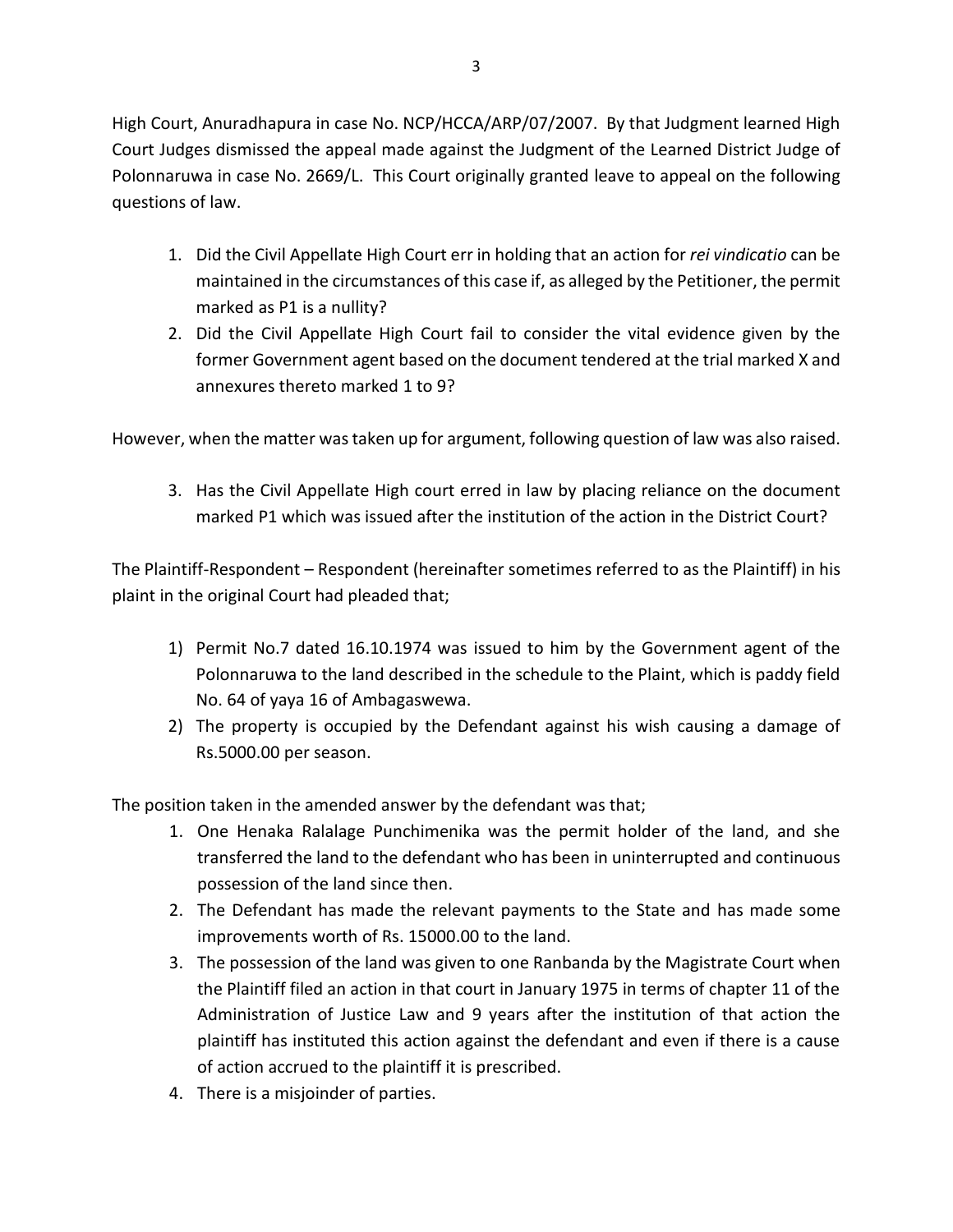- 5. If the Plaintiff has any permit, it must have been obtained through unlawful means and has no validity.
- 6. The Plaintiff transferred the land in dispute to the Defendant and hence, the Defendant's possession is not unlawful and further, the defendant never was in unlawful possession of the land.

Issues pertaining to the trial in the District Court raised by the Plaintiff indicate that the plaintiff has limited his action to claim that he is the permit holder to the land in dispute and the Defendant is in unlawful possession and has been causing damage of Rs.5000.00 per season. Issues raised by the Defendant indicate that he also has limited his case to claim that Henaka Ralalage Punchimenika was the permit holder and she transferred her rights to the Defendant who made the relevant payments to the State. It appears that the Defendant has relinquished his other stances taken in the answer such as improvements made to this paddy field, the cause of action of the Plaintiff is prescribed and the Plaintiff has transferred the land to him etc.

The first question of law raised before this court is based on the assertion made by the learned High Court Judges that the case at hand is a *rei vindicatio* action. Even though the learned High Court Judges have classified the action as a *rei vindicatio* Action, it can be observed that no issue was raised as to the title or ownership to the land in dispute at the beginning or during the trial. The learned High Court Judges would have come to the said conclusion due to the manner the paragraph 2 and the prayer in the plaint had been drafted.

The paragraph 2 of the plaint aforesaid reads as follows;

 "නඩුවට විෂය වී ඇති පහත උපලේඛනලේ සවිස්තරව දක්වා ඇති ඉඩම සඳහා වර්ෂ 1974.10.16 පොලොන්නරුවේ දිසාපති තුමා අංක 7 දරණ බලපතුය පැමිනිලිකරුට ප්රධානය ලකාට ඇති අතර ලමම ඉඩලේ හිමිකරු පැමිනිලිකරු ලේ."

The Plaintiff's prayer for relief in his plaint reads as follows;

- "1. පහත උපලෙඛනයේ සවිස්තරව දක්වා ඇති ඉඩමේ හිමිකරු තමා ලෙස හිමිකේ ප්රකාශයක්ද,
- $2.$  විත්තිකරුත් ඔහුගේ නියෝජිතයන්, සේවකයන්, නෙරපා හැර භක්තිය බා ගැනීමට නිලයාගයක්ද,
- 3. කන්නයකට රුපියල් 5000/- බැගින් වර්ෂ 1980 සිට අලාභ ලබා ගැනීමට නිලයෝගයක්ද,
- $4.$  නඩු ගාස්තු සහ නොයෙකුත් සහන දීමනාද වේ."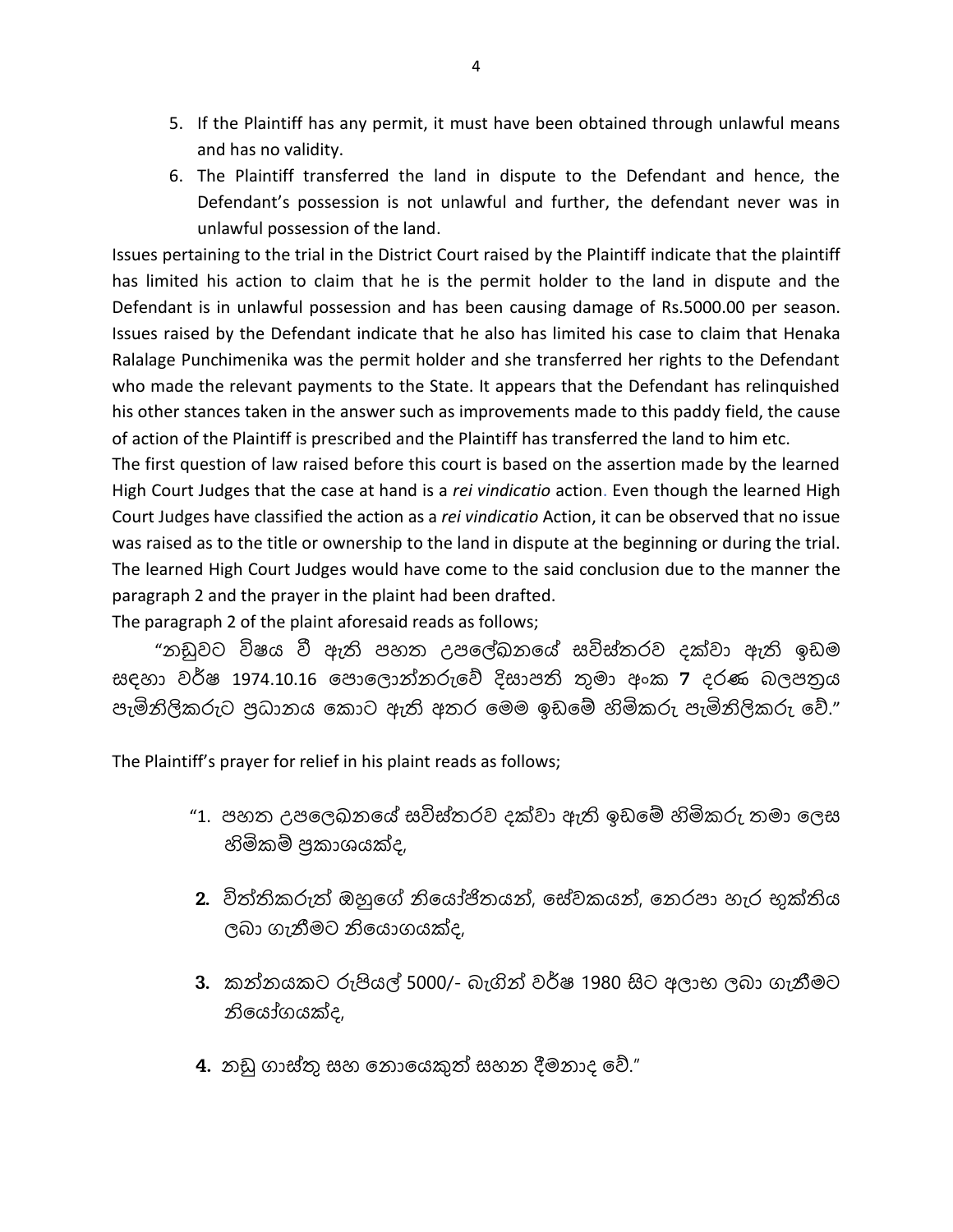The Sinhala word "හිමිකම" found in the prayer is generally used to connote title to a thing or property but on certain occasions it is used to connote 'entitlement' or 'right' one has over a thing or property. For example, if one says "මට බදුකරු ලෙස ඉඩමෙනි සිටීමට නිම්කමක් ඇත", it does not indicate that he has the title to the land but he has a right or is entitled to remain in the land as the lessee. The prayer in the Plaint has to be understood in accordance with what he has pleaded in the body of the Plaint. It is clear from what the Plaintiff has pleaded in the body of the plaint, that he filed this case to get his entitlement or right to the land in the schedule to the plaint asserted and enforced based on a permit that was issued to him on 16.10.1974.

*Rei vindicatio* action is generally an action based on the title or ownership to a property in issue. It is said that from the right of ownership springs the vindication of a thing, that is to say, an action *in rem* by which we sue for a thing which is ours but in the possession of another- vide Voet 6.1.2.<sup>1</sup> In Pathirana V Jayasundara (1955) 58 NLR 169, at 172, Gratiaen J quoted Maasdorp to state that the Plaintiff's ownership of the thing is the very essence of the *rei vindicatio*. It was held in **Luwis singho and others v. Ponnamperuma (1996) 2 SLR 320** in a *rei Vindicatio* action the cause of action is based on the sole ground of violation of right of ownership. Accordingly, If the title holder is deprived of the possession of the property, he can file a *rei vindicatio* action to get the trespasser or one who has the possession of the property without his consent evicted. However, as per section 2 of the Land Development Ordinance (hereinafter sometimes referred to as the Ordinance) permit holder is considered as the owner only when he has paid all the sums which he is required to pay under subsection (2) of section 19 and has complied with all the other conditions specified in the permit. It appears that prior to the amendment made in 1981 by Act No.27 of 1981 it was only the grantee, who got title under a grant, was considered as the owner. One may argue until the permit holder fulfills such conditions he cannot be considered as the owner or title holder and as such he cannot file a *rei vindicatio* action. In *Palisena v Perera 56NLR 407* it was held as follows;

"*It is very clear from the language of the ordinance and of the particular permit P1 issued to the Plaintiff that a permit holder who has complied with the conditions of his permit enjoys, during the period for which the permit is valid, a sufficient title which he can vindicate against a trespasser in Civil Procedure*" (emphasis by underlining is mine).

Thus, it appears that the right to file a vindicatory action was recognized in that case due to the nature of the particular permit considered in that action, as well as owing to the reason that the relevant permit holder had complied with the conditions of the relevant permit. Thus, ratio decidendi of that case is necessarily limited to the facts of that case even though the head note

<sup>&</sup>lt;sup>1</sup> G. L. Peiris, The Law of Property in Sri Lanka, Volume one, second Edition 1983, page 295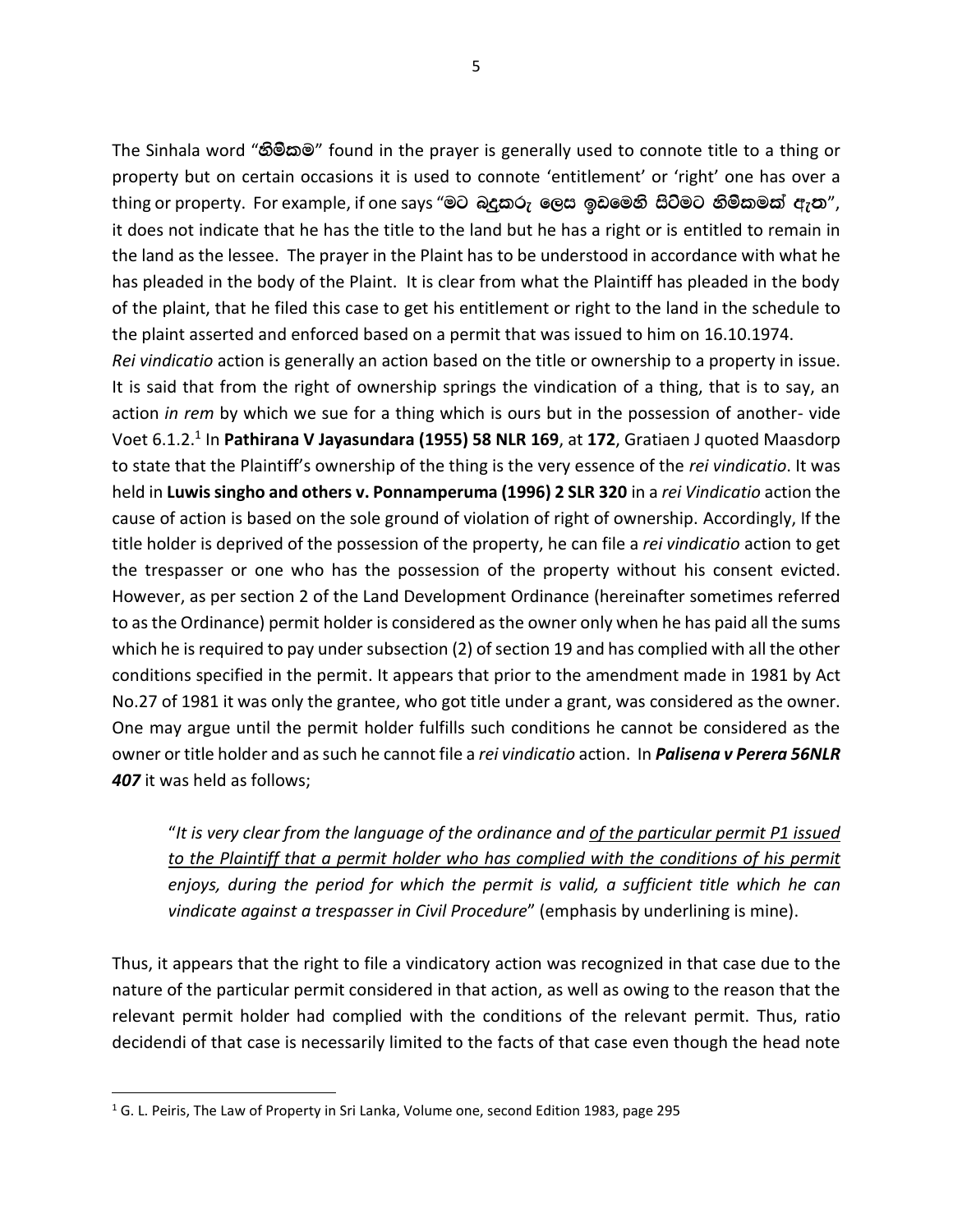of the said reported judgment indicate otherwise. Hence, one can argue that merely having a permit under Land Development Ordinance, is not *ipso facto* sufficient to file a vindicatory action. Hence in my view *Palisena v. Perera* is not a decision that identifies that any permit holder under the said Ordinance is eligible to file a *rei vindicatio* action.

However, in this case at hand no issue was raised in the original Court to come to a finding whether the Plaintiff had paid all the sums due as per section 19(2) or had fulfilled all the conditions of the permit to consider him as the owner as per section 2 of the Land Development Ordinance. Further there was no issue or admission as to the title or ownership. The issues were focused on who held the valid permit. Once the issues are raised the pleadings recede to the background **{Haniffi v. Nallamma (1998) 1 Sri LR 73, Dharmasiri vs. Wikrematuanga (2002) 2 Sri LR 218}**. The Plaintiff's issues in the original court were not raised on the premise that the Plaintiff has the ownership or title to the land but on the premise that the Plaintiff is the permit holder and the Defendant is in unlawful possession of the land. The Defendant's issues were raised on the premise that the permit holder is one Henaka Ralage Punchimanike and she has conveyed her rights to the defendant. As said before, no question was raised as to the title of the land and as such, the trial was based on a dispute that put in issue who had the valid permit to possess and enjoy the land in question and not on whether the Plaintiff is the title holder. Thus, with the issues raised, the scope of the action was limited to see whether the Plaintiff or the aforesaid Punchimanike is the permit holder and whether the Plaintiff is entitled to claim the land on such a permit and get the defendant evicted on the strength of the said permit. Thus, in my view, the trial commenced and proceeded on to find whether the Plaintiff has the right or entitlement to hold the property on the strength of the permit he relies on or whether it is the Defendant who has the right or entitlement to hold the property on the strength of a permit his predecessor appears to have been given.

**Attanayake Vs. Aladin (1997) 3 Sri LR 386** was a case filed for recovery of possession of a certain paddy field, on the basis of it being granted on a yearly permit to the Plaintiff of the said case. The Court of appeal correctly identified that it did not fall within the scope of a possessory action but stating that our law conceives only two types of remedies that a dispossessed individual could seek, namely *rei vindicatio* action and possessory action, identified the said case as a *rei vindicatio* action and further relying on **Palisena v Perera** (supra) dismissal of the Plaintiff's action by the District Court was confirmed on the ground that there was no declaratory relief prayed as to the title and prayer for ejectment is only a consequential relief to the declaratory relief.

Hence, in the aforesaid case declaratory relief was considered as a must in a *rei vindicato* action. Further a case filed even on the basis of an annual permit was identified as a *rei vindicatio* action. However, as mentioned before, *Rei vindicatio* action is based on the title or ownership (dominion) to the property and violation of rights of ownership. The interpretation given to the term 'owner' in terms of section 2 of the Land Development Ordinance as well as limitations on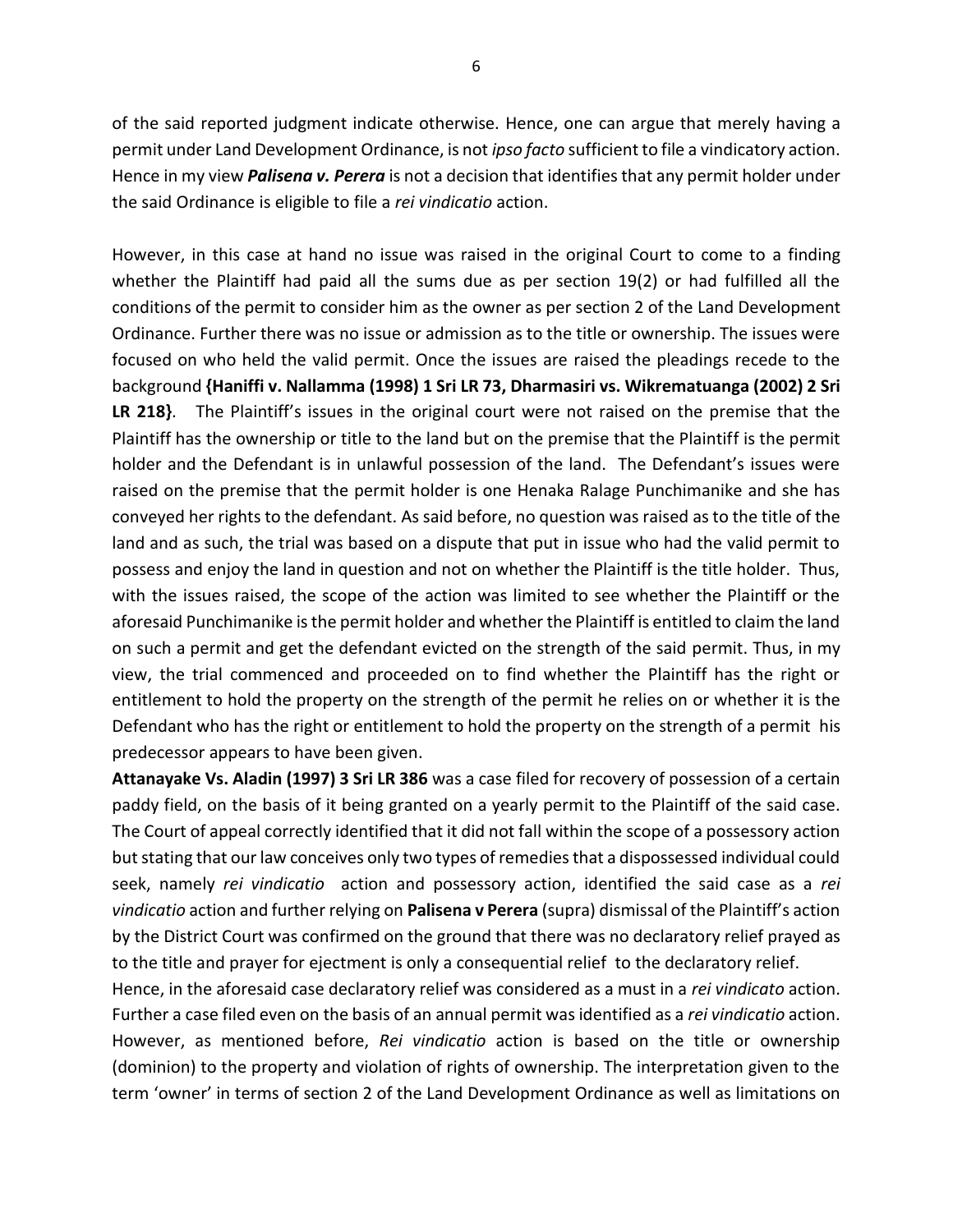disposition imposed by the said Act, make it difficult to recognize a permit holder who does not fall within the section 2 of the Land Development Ordinance as an owner of the land given on a permit.

Since *rei vindicatio* is based on ownership and violation of rights of ownership, strict proof of title is needed in a proper *rei vindicatio* action. Even though, **Attanayake v. Aladin** (supra) held that our common Law recognizes two actions, namely *rei vindicatio* and possessory action as remedies that can be sought by an individual who is dispossessed, our law has developed and recognized a valid cause of action on certain occasions to a dispossessed individual when strict proof of title or ownership is not necessary to evict a person who is in unlawful possession; for example in an action for declaration of title to evict an overholding lessee by a lessor, strict proof of title like in a *rei vindicatio* proper is not necessary due to the estoppel taking place owing to section 116 of the Evidence Ordinance. Thus, if one comes to the property accepting the Plaintiff as landlord on a contractual relationship, he cannot put the plaintiff to strict proof of title. In **Pathirana V Jayasundara** (Supra) it was held, if the essential element of a *rei vindicatio* is that the right of ownership must be strictly proved, it is difficult to accept the proposition that an action in which the plaintiff can automatically obtain a declaration of title through the operation of a rule in estoppel should be regarded as a vindicatory action. Thus, our law has now recognized certain actions that may not fall within the ambit of *rei vindicatio* or possessory action where a dispossessed individual can file for the eviction of the wrongdoer. Similarly, in my view if one gets his right to possession by a statutorily proclaimed process, and when that right is violated by someone who enjoys and possess the property, and even if it does not fall within the scope of *rei vindicatio* action proper or possessory action, sections 5, 35, and 217 of the Civil Procedure Code are sufficient enough to recognize such violation as a cause of action, to recognize it as an action for recovery of property and to provide the remedy either by declaring the entitlement of the permit holder or commanding the person in possession to yield up the possession of the immovable property or both the said reliefs.

However, the statement of law made in the said **Attanayake v. Aladin** (supra), that when a declaratory remedy is not sought for the consequential relief for ejectment shall fail, does not seem to present the correct position of Law. It has not considered the decision of the same court made in **T.B. Jayasinghe v. Kiriwanegedara Tikiri Banda (1988) II CALR 24** in coming to the said conclusion which clearly held where title to the property is proved, mere failure to ask for a declaration of title to the property will not prevent one from claiming relief of ejectment. Even **Dharmasiri v. Wickramatunga (2002) 2 Sri LR 218** has held that the absence in the prayer for a declaration of title cause no prejudice, if in the body of the plaint, the title is pleaded and issues were framed and accepted by court on the title so pleaded. Thus, it is clear even in a *rei vindicatio* or a declaration of title action, if the issues are raised as to the title and it is proved, even though there is no prayer for declaration of title, the prayer for ejectment can remain as a standalone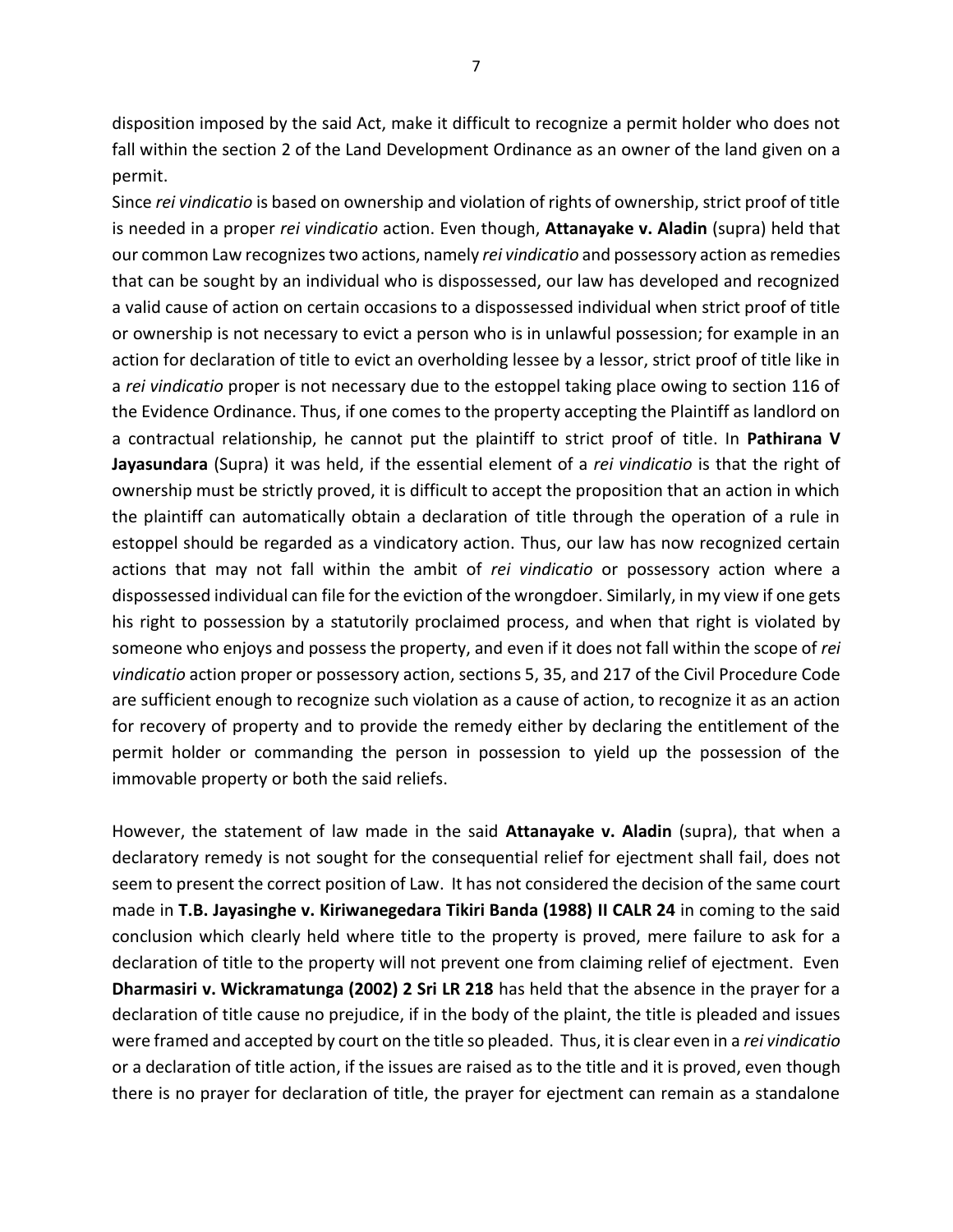valid relief. What is necessary is title (in relation to a *rei vindicatio* or declaration of title action) or entitlement (in relation to other matters praying for eviction) to be proved in relation to the property in issue by strict proof or otherwise as the case may be. Each relief given as decrees under section 217 of the Civil Procedure Code can standalone as a separate relief. This does not change the legal position that in a *rei vindicatio* action or a declaration of title action, if the title is not proved and/or declaratory relief as to the title is failed, no relief for ejectment can be given, since those actions are based on the title of the Plaintiff. But in an action filed by a permit holder under the Land Development Ordinance, who cannot be considered as an owner under section 2, it is my view that even if he fails in proving his ownership to the land or getting the declaratory relief to declare him as the owner or title holder, he is still eligible to eject the trespasser, if he can prove that he is the permit holder, since he has the right to possess due to the permit given through statutorily proclaimed process. It must be noted that a permit holder is not merely a licensee whose right to possess can be terminated by giving a notice. There is statutorily proclaimed procedure to cancel a permit. Till such process is taken place the permit holder is the one who has the right to enjoy and possess the property; It is a right given through a process asserted by statutory law but not as a right gained through in its real sense as an attribute of ownership which under common law acquires by *occupatio* ( seizure- mainly in relation to movable property) , accession, prescription, delivery and transfer ( *Traditio*) etc. In certain occasions of these modes of acquisition of property, such as prescription, one may commence the possession prior to the acquisition of the ownership to the property. However, one's right to claim possession as the owner begins with the acquisition of ownership to the property. Thus, right to possession as owner follows the acquisition of ownership. A permit may be given under the Land Development Ordinance anticipating a grant to be given in the future but right to possess starts as the permit holder; As such right to possession precedes the acquisition of the property as the owner. Hence, in my view, it is not proper to identify an action filed by a permit holder, who is not considered as an owner as per the interpretation given in section 2 of the said ordinance, to claim the property on the strength of a permit given under the Land Development Ordinance, as a proper *rei vindicatio* action. It is an action based on his right to possess on the strength of the permit given and the cause of action caused by the violation of that right. Thus, the classification of the case at hand by the learned High Court judges as a *rei vindicatio* action itself is questionable, especially when there was not a single issue raised at the trial before the District court claiming title or ownership to the land in dispute. At least, this case was not proceeded to trial as *rei vindicatio* action.

Anyhow, it is my considered view whether this action is termed as a *rei vindicatio* action or not the Plaintiff is entitled to file the action in the manner pleaded in the plaint for the reasons given below;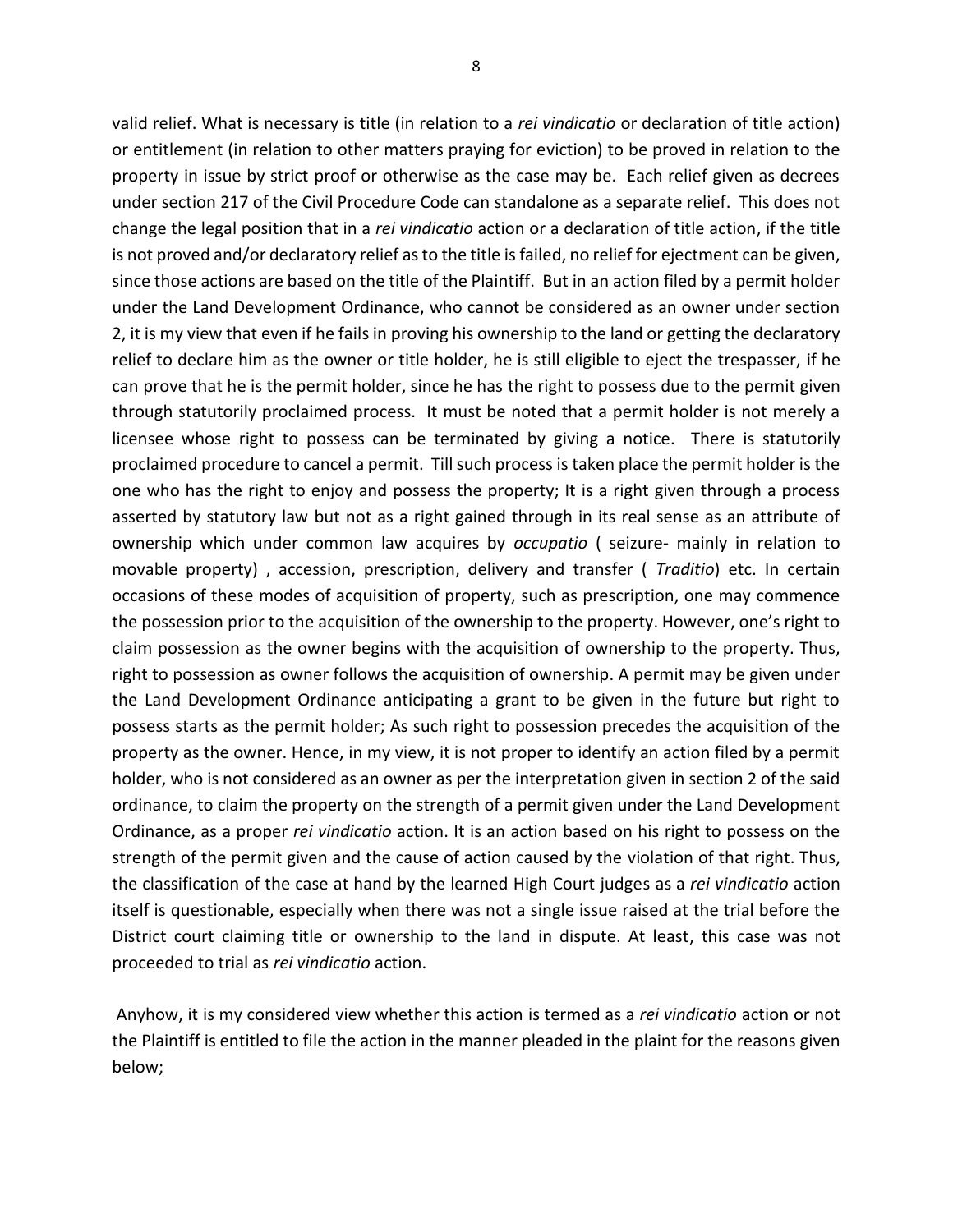1. In term of Section 5 of the Civil Procedure Code (hereinafter sometimes referred to as CPC or the Code) an action means a proceeding for the prevention or redress of a wrong. Such an action is constituted when an application to court is made for relief or remedy obtainable through the exercise of the Court's power or authority, or otherwise invite its interference -vide Section 6 of the said code. Further a cause of action means the wrong for the prevention or redress of which an action may be brought, and includes the denial of a right, the refusal to fulfill an obligation, the neglect to perform a duty and the infliction of an affirmative injury – vide Section 5 of the said code. In *Lowe vs Fernando 16 NLR 398* it was held,

'…….*the expression "cause of action" generally imparts two things, viz., a right in the Plaintiff and a violation of it by the Defendant, and "cause of action means the whole cause of action, i.e., all the facts which together constitute the Plaintiff's right to maintain the action" (Dicey's Parties to an Action Ch, X1., section. A), or, as it has been otherwise put, "the media upon which the Plaintiff asks the Court to arrive at a conclusion in his favour" (Lord Watson's Judgment in Chand Kaur v. Pratab Singh*)'.

- 2. In the case at hand, the Plaintiff prayed for a redress of a wrong caused by the possession of the defendant of the land which he indicates that he is entitled to possess and enjoy on the strength of a permit issued to him in 1974. Accordingly, he has shown a cause of action.
- 3. In terms of section 188 of Civil Procedure Code, after the judgment the court has to enter a decree specifying the relief granted or other determinations of the action, and in terms of Section 217 (c) and (g) respectively, such a decree among other things may include order of court commanding to yield up possession of immovable property as well as a declaration of a right or status. Thus, he has prayed for an obtainable relief from the Court.
- 4. Hence, it is clear the Plaintiff had complained to court of a cause of action and asked for relief that can be obtainable through courts since he has prayed for a declaration as one who has the 'හිමිකම' (as said before which can be interpreted as title or an entitlement as the case may be) and to put him in possession by ejecting the defendant and his agents. Even if one gives the strict interpretation to the term 'හිමිකම' limiting its meaning to title or ownership to the land, the court is not barred in giving the relief praying for ejectment when the permit of the Plaintiff is proved unlessthe Defendant proves a better entitlement to the land. It is true a court cannot grant relief which is not prayed for, but a court is not barred from granting a lesser relief encompassed in the main relief prayed for. If the Plaintiff is able to prove he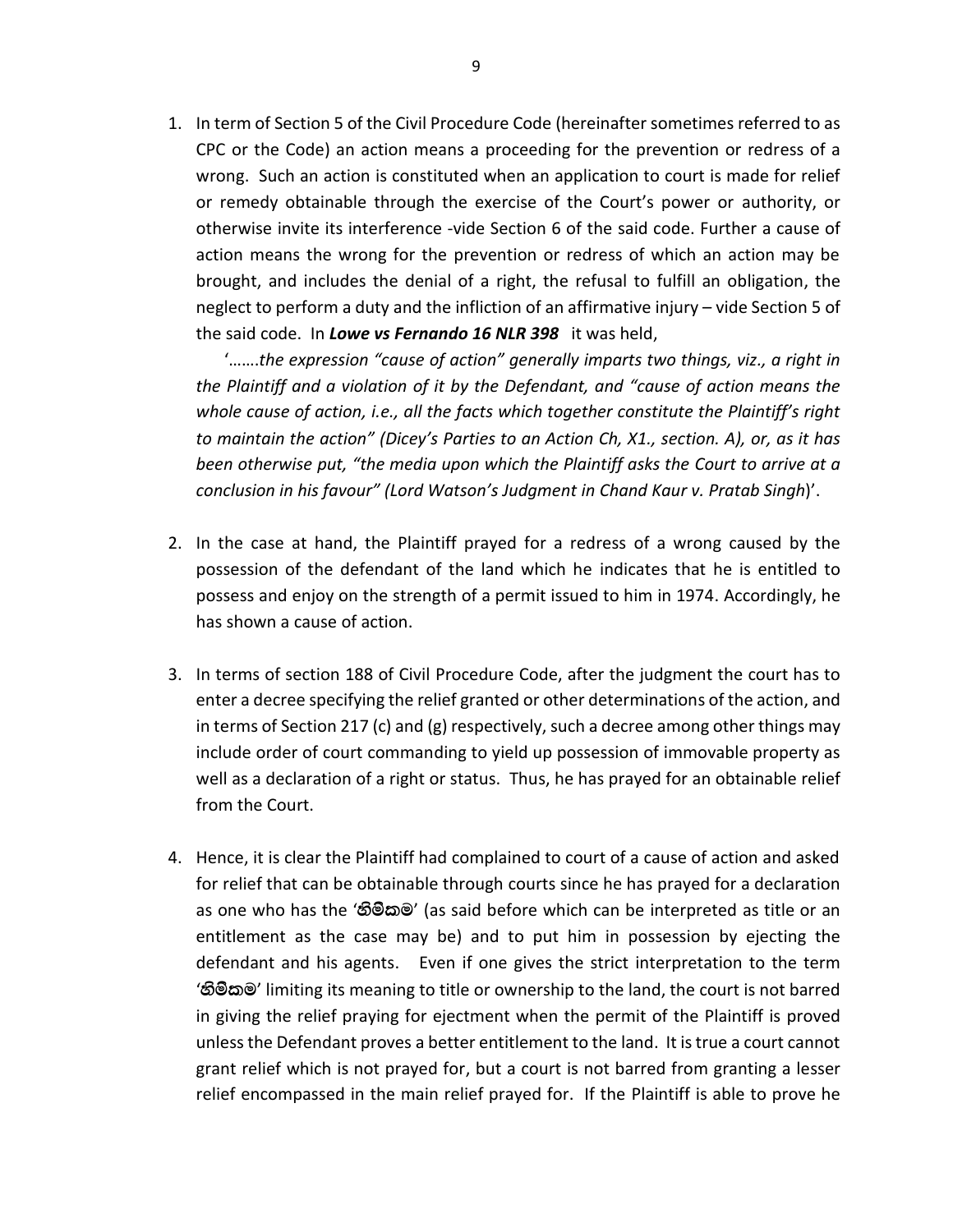has a valid permit, he has the right to possess and enjoy. If he is deprived of that right by the Defendant, he has a cause of action against the Defendant unless the Defendant has a better entitlement. Therefore, what is important in this case is to decide whether the Plaintiff had a valid permit at the time of instituting the action, during the action and at the time of the Judgment.

Nevertheless, the last part of the  $1<sup>st</sup>$  question of law, that queries whether the permit marked as P1 is a nullity or not, is relevant in relation to the maintainability of the plaintiff's action as well as in deciding his entitlements to the reliefs prayed in the plaint. P1 is a document dated 08.10.1986, issued in the form of a Permit in terms of Section 19(2) of the Land Development Ordinance. It appears that section 19(2) was introduced by the amendment made to the ordinance by Act no 27 of 1981.

Since the date of the plaint is 07.10.1983 and the plaintiff had averred that he is the permit holder for the land in dispute as per the Permit No.7 dated 16.10.1974, the third question of law mentioned above has been raised during the hearing.

To answer these two questions of law (questions of law 1 and 3) it is necessary to recognize what this P1 is; whether it is the original and only permit issued to the plaintiff or a document issued to the plaintiff in place of the original permit which appears to have been destroyed. If P1 is the original and only permit issued to the Plaintiff he had no status to file this action at the date of filing the action and his action should fail and on the other hand, if he was the permit holder as at the date of filing the plaint and till the date of the judgment, his status to file and maintain the action is established, and his action must succeed.

It can be observed that in deciding that the Plaintiff is the permit holder the learned High Court Judges seem to have mistakenly considered the evidence given by one T.M.M.C. Kumari Tennekoon, an officer from the office of the Government agent, whose evidence had been expunged from proceedings as per the proceedings dated 10.02.1993 in the District Court. Further, it appears the learned High Court Judges have only considered the validity of P1 but have not considered the date of P1 and whether the Plaintiff had a valid permit as at the date of the action or as averred by the Plaintiff from 1974. However, even if the learned High Court Judges erred or failed to consider the availability of a valid permit as at the date of the plaint or as averred by the Plaintiff, it does not mean that the learned District judge had come to a wrong conclusion. If the learned District Judge had come to the correct conclusion on the available evidence, this court need not interfere with the confirmation of the District Court judgment by the Learned High Court Judges.

It should be noted that, as per the plaint, the Plaintiff had relied on a permit issued to him in 1974 and not P1 which was issued in 1986. The issues raised by the Plaintiff pose the question whether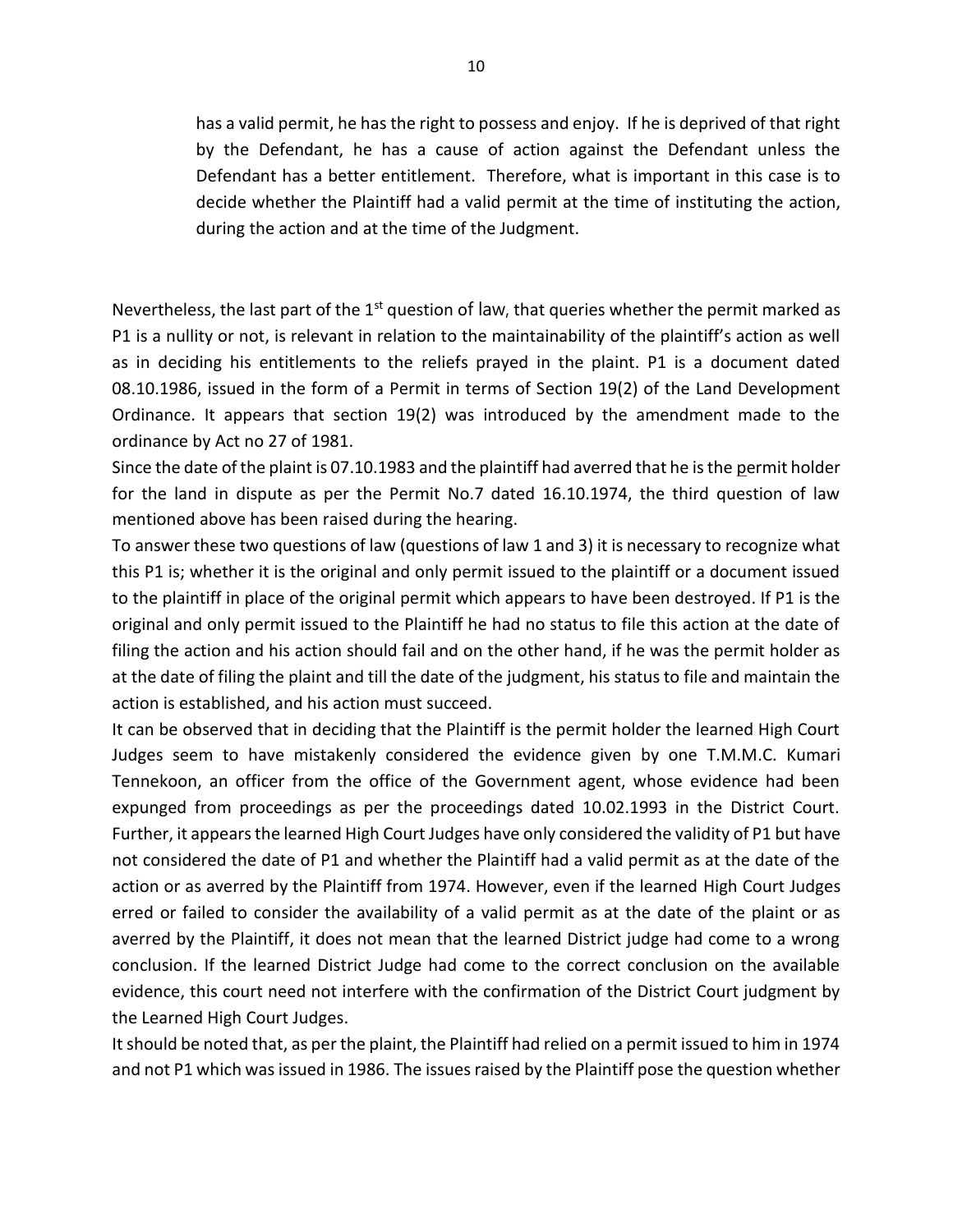the Plaintiff is the permit holder for the land in dispute without reference to a date. However, rights of the parties have to be decided as at the date of the plaint.

The plaintiff had explained in his evidence that he got the original permit in 1974 and it was burnt in the process when he applied for a housing loan. He also had explained that earlier he was given a permit to a separate paddy field for which there was no proper water supply and after complaining to the authorities he was given the land in dispute. He further had admitted in evidence before the learned District Judge that, prior to him, the land in dispute had been given to one Senavirathne. Furthermore, Punchimenika was said Senavirathne's mother-in-law (නැන්දේමා) and Ranbanda was Punchimenika's Son. As per the stance taken in the answer, Punchimenika is the permit holder who transferred the land to the defendant, and Ranbanda was the one whom the possession was given to, by the Magistrate Court. However, the Plaintiff had summoned a land officer, namely one Abraham Gunarathne, from the Regional Secretary's office who had brought the relevant ledgers to court and gave evidence in relation to the permit issued for the land in dispute. In his evidence in chief, he has confirmed that P1 is a permit issued to the Plaintiff in terms of the Land Development Ordinance on 08.10.1986 but he has referred to it as a certified copy. It appears from his evidence that it was issued as per the entries in the ledger. He has also confirmed that originally the Plaintiff was issued a permit for land no.30 and paddy field no.29. He further has explained that previous entries relating to paddy field no 64, which is the land in dispute, has been cancelled and changed legally and paddy field no.64 had been given to the Plaintiff who was earlier given land no.30. The previous entry that was cancelled appears to be the entry by which the land was given to Senavirathne in 1969. As per the report marked X by the defendant, and the witness U. G. Jayasinghe called by the defendant, this was done on 18.10.1973 after an inquiry since the said Senavirathne left the land in dispute. If this was done unlawfully, said Senavirathne would have challenged it. Since there is no such evidence it can be presumed that Land in dispute was allocated to the Plaintiff in 1973 after a proper inquiry.

The aforesaid official witness Abraham Gunarathna called by the Plaintiff, in his evidence-inchief, had referred to another change made in the ledger, dated 06.05.1982 which was marked as P5. As per his evidence this also gave the land in dispute to the Plaintiff. This seems to have happened because the entries were again altered in the name of Punchimenika as per the said witness as well as X report marked by the Defendant in1981. However, the date the ledger was again altered in the name of the Plaintiff is a date prior to the date of the plaint. However, no valid permit given to Punchimenika has been marked.

In cross examination the said witness Abraham Gunarathna had further stated that there are two ledgers and the land in dispute, namely paddy field no.64, is in the name of the Plaintiff and the relevant date is 29.09.1972.

As per the evidence of the official witnesses summoned by the parties it has been revealed that previously, in 1969, Senavirathne was given the same land but later the entry was deleted legally in the ledger and was allocated to the Plaintiff and such change occurred in early part of nineteen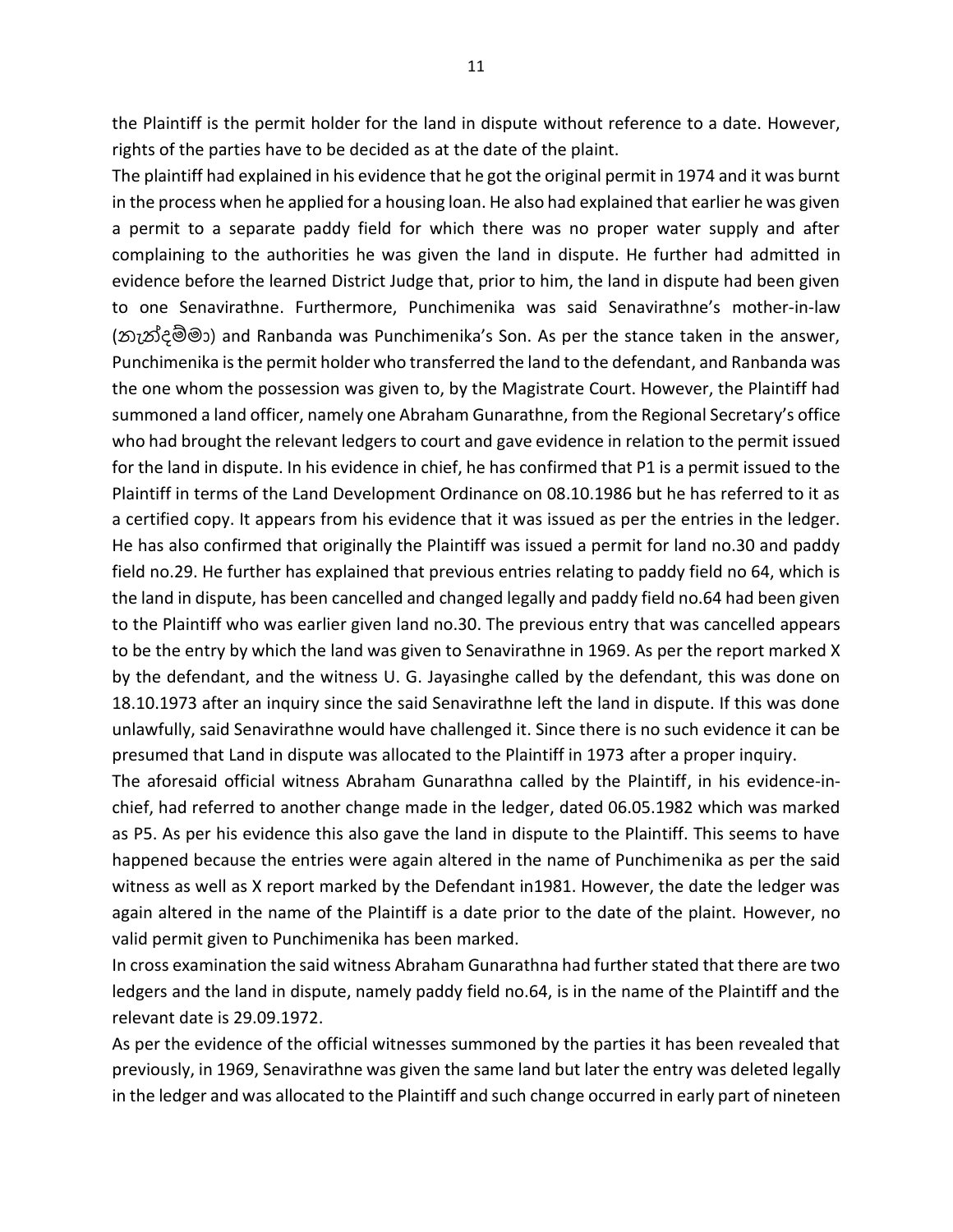seventies. Even the letters marked as P2, P3 and P4, which were written in 1973 and 1974, confirms that there were complaints made by the Plaintiff to the relevant authorities with regard to the land in dispute and there were directions from the Government agent's office to put him in possession as he was the permit holder. Hence, those letters also support the plaintiff's version that he was the permit holder from 1974. The letter V2 had been shown to the said witness Abraham Gunarathna, the witness has stated that there is a note made in relation to the issuance of V2 but without a signature and a date. However, the letter marked V2 has been issued by one District Land Officer naming it as a temporary permit subject to the approval of land commissioner. It is questionable how the said officer issued the so-called temporary permit validly since there was change of the entries validly made to give the same block of land to the plaintiff. To cancel a permit issued, the authorities has to act in terms of chapter VIII of the Ordinance and no such evidence is available in relation to the permit issued to the Plaintiff. It is also observed that V2 is a letter issued after the temporary order of the learned magistrate in relation to the possession of the land in dispute. The Learned District Judge had correctly noticed that the said V2 had not been issued using the prescribed form (vide Section 25 of the Land Development Ordinance), and Punchimenika did not have a valid permit. The Defendant himself has admitted in his evidence that he is an unauthorized possessor. It must be noted that in terms of Section 2 of the Land Development Ordinance, a 'permit' means a permit for the occupation of State Lands issued under chapter IV of the ordinance and a 'permit holder' means any person to whom a permit is issued and includes a person who is in occupation of any land alienated to him on a permit although no permit has actually been issued to him. Hence, if the defendant is able to show that his possession is supported by a valid decision to issue him a permit, even if he is unable to prove the actual issuance of the permit, he could have proved a case against the stance taken by the Plaintiff. To prove a valid issuance of a permit to the Defendant, there shall be evidence to show that the permit originally issued to the Plaintiff was lawfully annulled. Nevertheless, it appears that no evidence has been placed before the learned District Judge to show that entries relating to the plaintiff's entitlement and the permit which appears to have been issued in early Ninteen Seventees were annulled legally. Even though, the defendant raised a question of law before this court to indicate that the permit issued to the Plaintiff is a nullity, no issue has been raised in that regard at least when it was revealed in evidence that Senevirathne's entitlement was cancelled and the land was given to the Plaintiff.

Anyhow, the evidence led at the trial show that entries relating to Senavirathne, who was the original permit holder as per the answer, was validly deleted after an inquiry and entries relating to the permit was changed in the ledger to name the Plaintiff as the permit holder for the relevant block of land. The position of the plaintiff that the original permit given to him was burnt and P1 was issued to him in 1986 is supported by the official witness indicating in his evidence that P1 was issued as a certified copy as per the entries in the ledger. The entries referred to by the official witness summoned by the plaintiff support the version of the Plaintiff.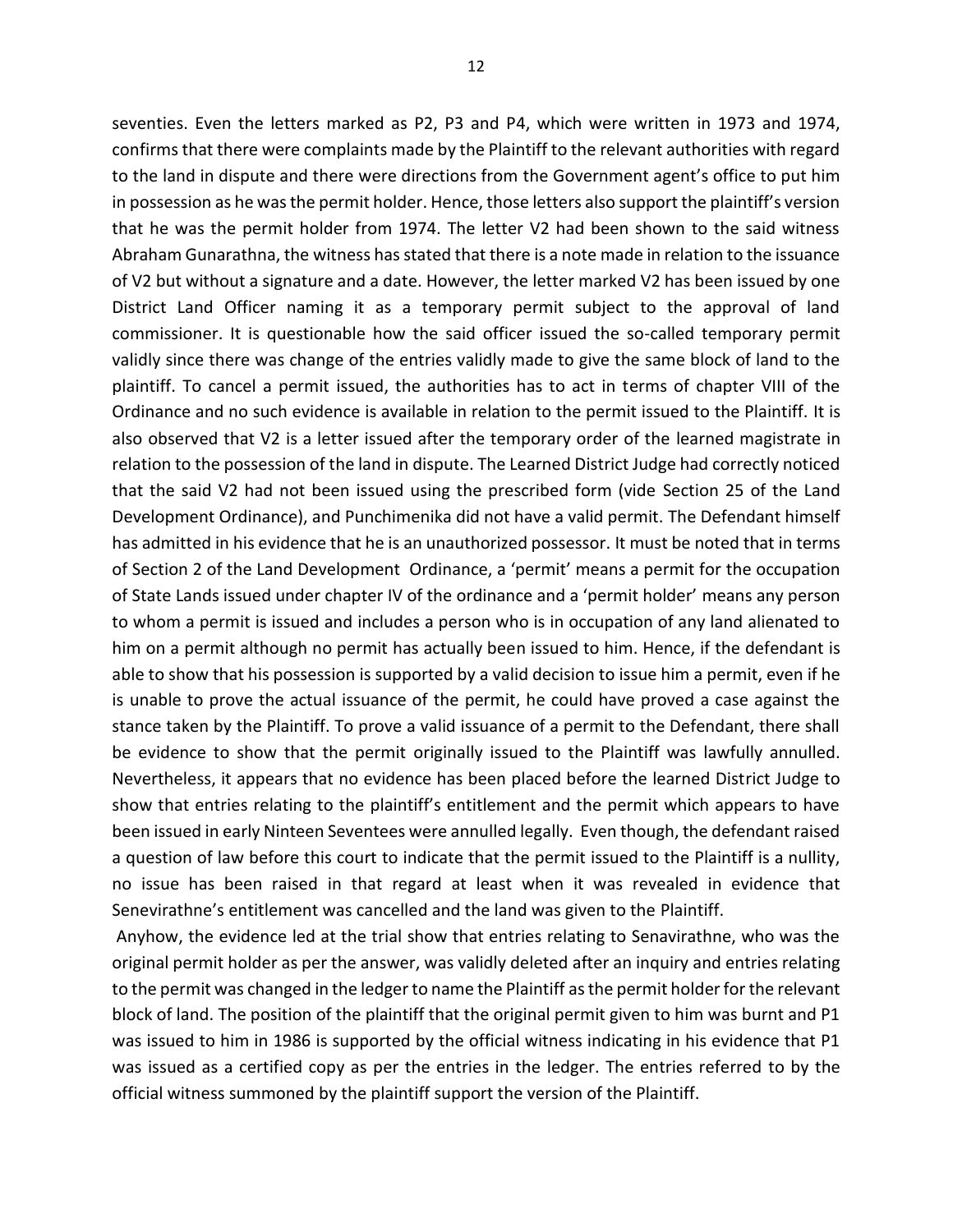The Defendant has led the evidence of Punchimenika who appears to be the purported predecessor in title as per the answer but she has neither marked any permit in her name other than the letter V2, nor marked any document to show that her rights were transferred to the defendant as per the stance taken in the answer. She seems to have relied on aforementioned V2, certain receipts marked V3 to V12 and the order of the magistrate court marked V14. As mentioned before, V2 is not a valid permit in the prescribed form. Without taking steps under chapter VIII of the Ordinance to cancel the permit issued to the Plaintiff, no other permit can be issued that affects the rights of the Plaintiff. V3 to V12 are for certain payments such as acreage levy and fees for maintenance of irrigation system, made by the Defendant Chandrasena. Some of them refer to the Defendant as unauthorized possessor (අනවසරකරු). V14 only confirms the possession of Ranbanda till the dispute is settled by a competent civil court. V2 to V14 along with the evidence of Punchimenika establish that the defendant has been in possession of the property in dispute but do not establish any superior right to possess that can negate the validity of the permit issued to the plaintiff or his right to possess the property on the permit given to him.

Even the Defendant in his evidence has not tendered any material to show that he or his purported predecessor Punchimenika has a valid permit to the land in dispute or to show that the permit issued to the Plaintiff was cancelled in terms of the provisions of the Land Development Ordinance.

It appears, the District Court has directed the Government agent of Pollnnaruwa to conduct an inquiry and report to court and U.G. Jayasinghe, who conducted the inquiry as per the said direction, has given evidence for the Defendant. The said witness U G Jayasinghe has marked the said report as X with its annexures 1 to 5. The 2nd question of law above was raised on the premise that the learned High Court Judges failed to consider the evidence of this witness and the said report and its annexures. It appears from the judgment of the Learned High Court judges, the learned judges considered the report X and refused to accept the contention of the Defendant on the ground that Defendant failed to prove that a valid permit was issued to Punchimenika when the Plaintiff was successful in proving that he has a valid permit. Even the learned District Judge has considered the evidence given by this witness and the report marked X. As per the evidence given by the said witness Jayasinghe and his report marked X, on a request made by the Plaintiff, on 18.10.1973, the ledger entries that indicated Senavirathne as the Permit Holder were changed to insert Plaintiff's name as the permit holder after an inquiry. Annexure no.2, 3and 4 to the report marked X clearly indicates that the Government Agent sought the intervention of the relevant officer and the police to hand over the possession to the plaintiff from unauthorized possessors. In fact, the annexure 4 has referred to the plaintiff as the permit holder. Thus, annexure 4 and the evidence of this witness confirms that a permit was issued to the Plaintiff in or about 1974. Evidence of the said witness and report X indicates that, meanwhile, the order of the magistrate court was issued reserving plaintiff's right to go to a civil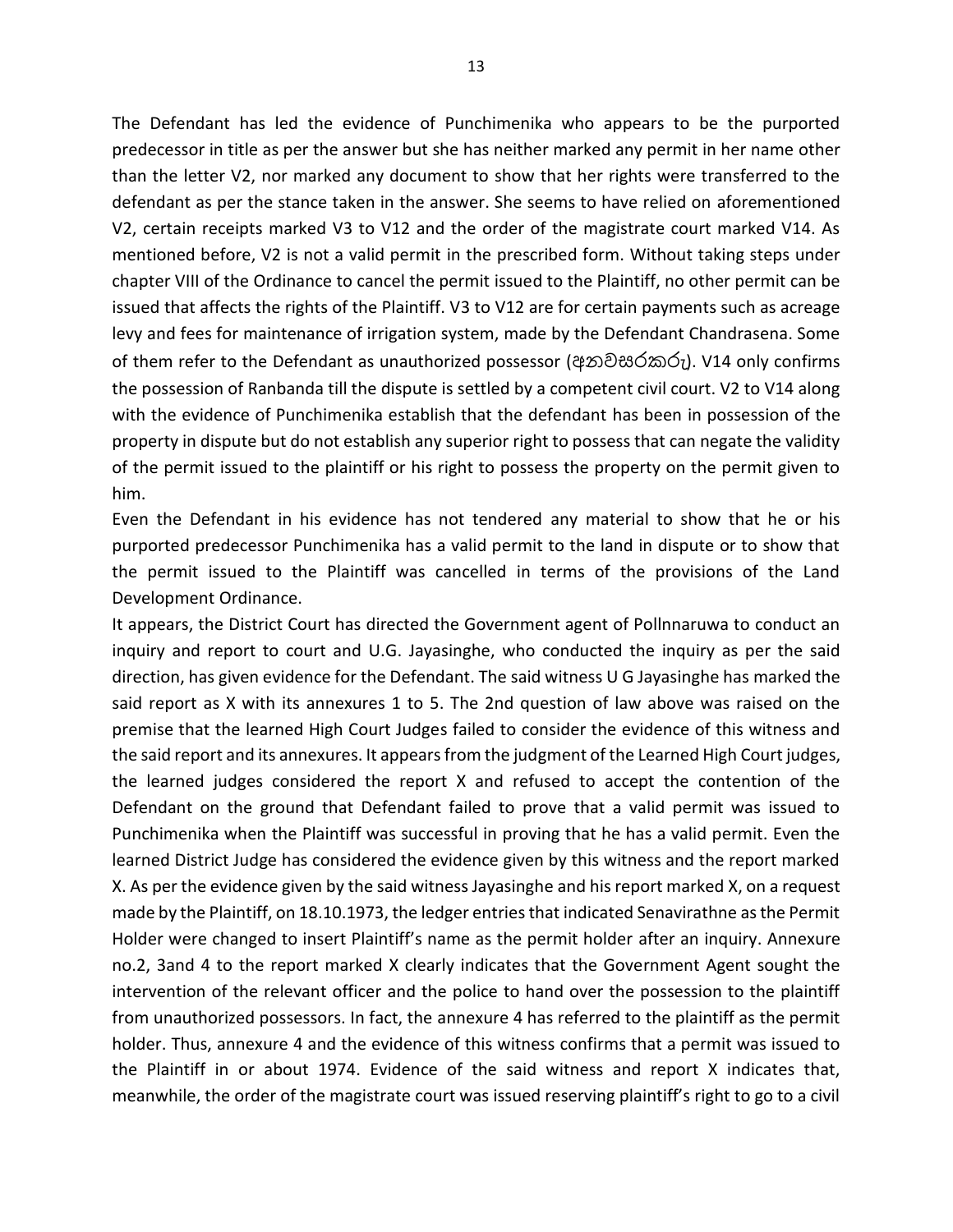court. After the said decision of the magistrate court, irrespective of the fact that the Plaintiff has a right to go to a civil court for relief, the plaintiff had been asked to hand over the permit to amend it. As per annexure 6 and 11, the plaintiff has asked for paddy field no.29 and it has been handed over to him. Merely because the Plaintiff has asked for paddy field no.29 and it was handed over to him, one cannot come to the decision that he relinquished his rights on the permit given to the land in dispute as well as his right to go to a civil court as per the magistrate court's order. There is no evidence to show that a valid permit was given in relation to paddy field no.29. There was no bar for the plaintiff to ask for a different paddy field for his livelihood till he get his rights resolved in a civil court. What is important is whether there was an inquiry as per chapter VIII of the Ordinance and the permit given to the Plaintiff to the land in dispute was cancelled accordingly. There appears to be no such evidence emanating from report X and annexures. A permit once validly issued cannot be cancelled by recalling as done by annexure 6 to report X, merely because some unauthorized person has a dispute with the Plaintiff unless it is cancelled as aforesaid in terms of the provisions of the Ordinance. The said witness U.G. Jayasinghe had admitted in his evidence that he informed the defendant that the defendant has no right to the property. The said witness had further stated in his evidence as well as in his report that in 1981 it had been informed to the Commissioner of Land to issue a permit to Punchimenike and the Commissioner had approved the said recommendation but he has not explained how a permit can be issued to Punchimenike without lawfully revoking the permit given to the Plaintiff. However, this shows that there is no valid permit issued in the name of Punchimenika even though certain entries were made in the ledger in her name in 1981 as per the evidence led. In the report marked X, the said witness has stated that as per the ledger the land had been lawfully given to Punchimenika but no such entry or permit had been marked as an annexure or through the evidence. On the other hand, it is not shown, as said before, how such an entry can be made without lawfully cancelling the permit given to the Plaintiff from Nineteen Seventies. Hence, if any entry is there in the ledger in favour of Punchimenika, it cannot be considered as a lawful entry since the previous permit issued to the Plaintiff had not been cancelled as per the provisions of the Ordinance. Perhaps, this may be the reason for second entry giving the land in dispute to the Plaintiff again on 02.05.1982 referred to by the aforesaid witness Abraham Gunaratna. Whatever the reason may be, evidence led before the District Judge has established that a permit was given to the Plaintiff to the subject matter in or around 1973 or 1974 and there was no valid reason to believe that it was lawfully cancelled and further, due to some reason another permit P1 was issued to the Plaintiff in 1986 in terms of Section19(2) introduced by 1981 amendment to the ordinance. The Plaintiff's explanation was it was because his original permit was burnt during the process for a housing loan. No question was put to him in cross examination to show that original permit was not destroyed by fire. When the original document is destroyed one can lead secondary evidence in that respect and the evidence led shows that there was a permit issued to the plaintiff on or around 1974. No valid permit has been marked which is in the